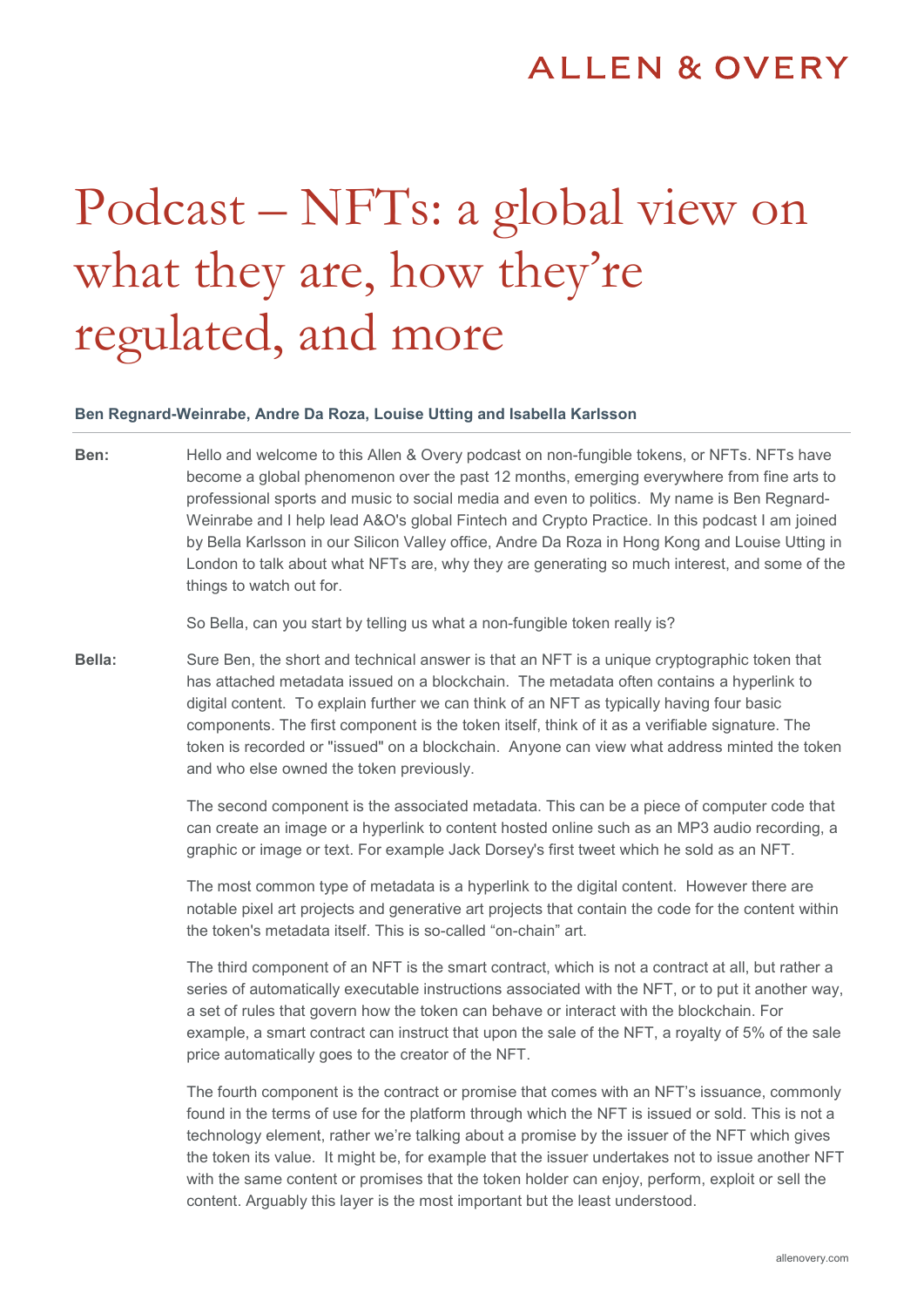- **Ben:** Thanks Bella. That's clear as to the typical nature of an NFT. May I now turn to you, Andre, to describe the players within the burgeoning NFT ecosystem?
- **Andre:** Thanks Ben. The NFT ecosystem is a global one that's developing rapidly but nonetheless, has some identifiable key features.

Firstly we have content creators, be they musicians, artists, influencers, gamers or related companies in those sectors - these are the people who produce content which goes into the NFTs.

Then there are issuers and marketplaces. In principle anyone can use open source software to issue an NFT to, for example, their Ethereum wallet and then sell it, but often creators use platforms like OpenSea or Rarible to issue and then market their token, as these are the venues where most trading activity occurs.

NFTs are of course issued on a blockchain, so at the core of the market are blockchains like Ethereum, Solana and Flow.

Finally, on the buy side there are individuals like you and me, who just want to own NFTs as well as institutional buyers who want to resell NFTs or fractionalise them.

- **Ben:** Thanks Andre. We'll come back to fractionalisation but first it would be helpful to understand how NFTs are regulated. Louise - the broader crypto ecosystem has for some time been attracting considerable attention from regulators. Is that also the case for NFTs specifically, perhaps you can start with the regulatory environment in the UK and Europe?
- **Louise:** Thanks Ben. I'll give some thoughts on the applicability of the UK and EU level anti-money laundering and financial services regulatory regimes.

The UK and EU money laundering regimes apply to certain cryptoassets service providers, notably certain exchanges and custodians.

In the UK a crypto asset is defined as a cryptographic re-secured digital representation of value or contractual rights that uses a form of distributed ledger technology and can be transferred, stored or traded electronically.

Where an NFT satisfies this definition, it is likely to turn on whether it's a representation of contractual rights. On the one hand, as Bella explained, an NFT tends to come with contractual rights but on the other hand, such contractual rights may arguably be collateral to, rather than part of, the NFT and it seems unlikely that the UK legislation would, at the time it was drafted, have had NFTs in mind.

It's therefore debateable as to whether an NFT would constitute a representation of contractual rights so as to full within the scope of the UK money laundering regime. In our view given the UK regime appears to have been deliberately widely drafted, there is a real possibility that an NFT would be deemed to fall within scope.

As regards the EU level regime, although the UK implemented the EU cryptoasset money laundering regime, the UK went beyond the EU Money Laundering Directive which is limited to virtual currencies and so we think it unlikely to cover NFTs.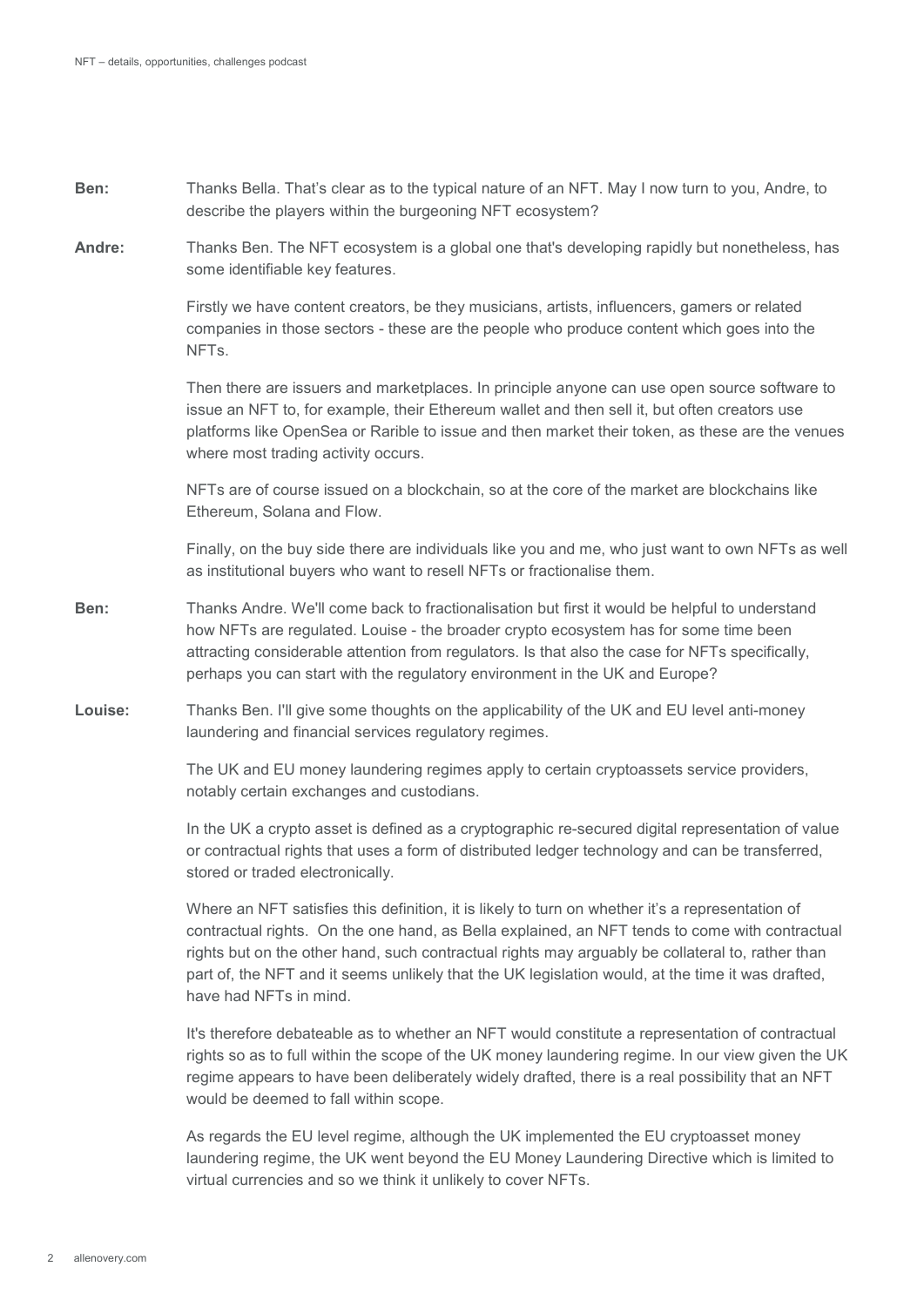As regards the application of the financial services regulation, a basic NFT that simply grants an individual licence to enjoy content is unlikely to be regulated at present in the UK or the EU.

However, if other types of right attach to an NFT, they would need to be reviewed to identify whether they might give rise to, for example, securities regulation.

Furthermore, certain EU countries such as France, have purely domestic cryptoasset regimes not deriving from EU legislation which would need to be considered or, as the UK has done for money laundering, their regimes may more expansively implement or interpret EU legislation.

Finally, looking into the future, based on current proposals, we don't anticipate basic NFTs being brought within the future regulation of the UK or EU levels. Of course, this would need to be monitored because the appetite for regulating NFTs may quickly evolve depending on their uptake and emerging risks.

- **Ben:** Many thanks Louise for that overview on the regulatory landscape in the UK and EU. Andre, is there a clear and consistent approach to regulation of NFTs in the APAC region?
- **Andre:** Unfortunately, the answer is no Ben. There are different approaches across APAC jurisdictions when it comes to regulating digital assets but so far the attention has been on the crypto exchanges and crypto trading. It's not even clear whether NFTs come within relevant definitions. For example in Hong Kong, part of the definition of "virtual asset" requires it to function as a "medium of exchange accepted by the public as payment for goods or services or for the discharge of the debt or for investment purposes". It's unclear whether NFTs satisfy this definition, in particular whether they could be viewed as a medium of exchange accepted by the public for investment purposes although we'd argue probably not.

It's also a bit of a grey area in mainland China. Whilst there is a general ban on crypto currencies, there's an active local NFT market but which, when marketed, tends to downplay the financial, investment and re-sale aspects of the NFTs. So for the moment it seems that NFTs are not in the regulatory spotlight in China just yet.

- **Ben:** Many thanks Andre. Turning now to the US Bella, what are your thoughts?
- **Bella:** From a regulatory perspective, there hasn't been much action yet in terms of enforcement and there is uncertainty. What we can see is that an NFT in itself, without any promises of profit, does not necessarily follow squarely within the definition of a security. However with certain innovations in this space, such as for example, fractionalisation or platforms rewarding collectors aside from an eventual appreciation, these types of structures may be tending closer to what is considered a security.

Amongst other things that entities in this space need to have in mind is the trade sanctions aspects. Since geo-fencing may be difficult or even impossible depending on the set up of the platform.

- **Ben:** So it sounds like regulatory compliance is potentially a tricky issue for anyone operating in the NFT space and particularly given that the eco system is so global in nature. Aside from regulation, what else should firms and individuals watch out for in the NFT space Bella?
- **Bella:** The question of how intellectual property is bundled together to be tokenised deserves a podcast of its own.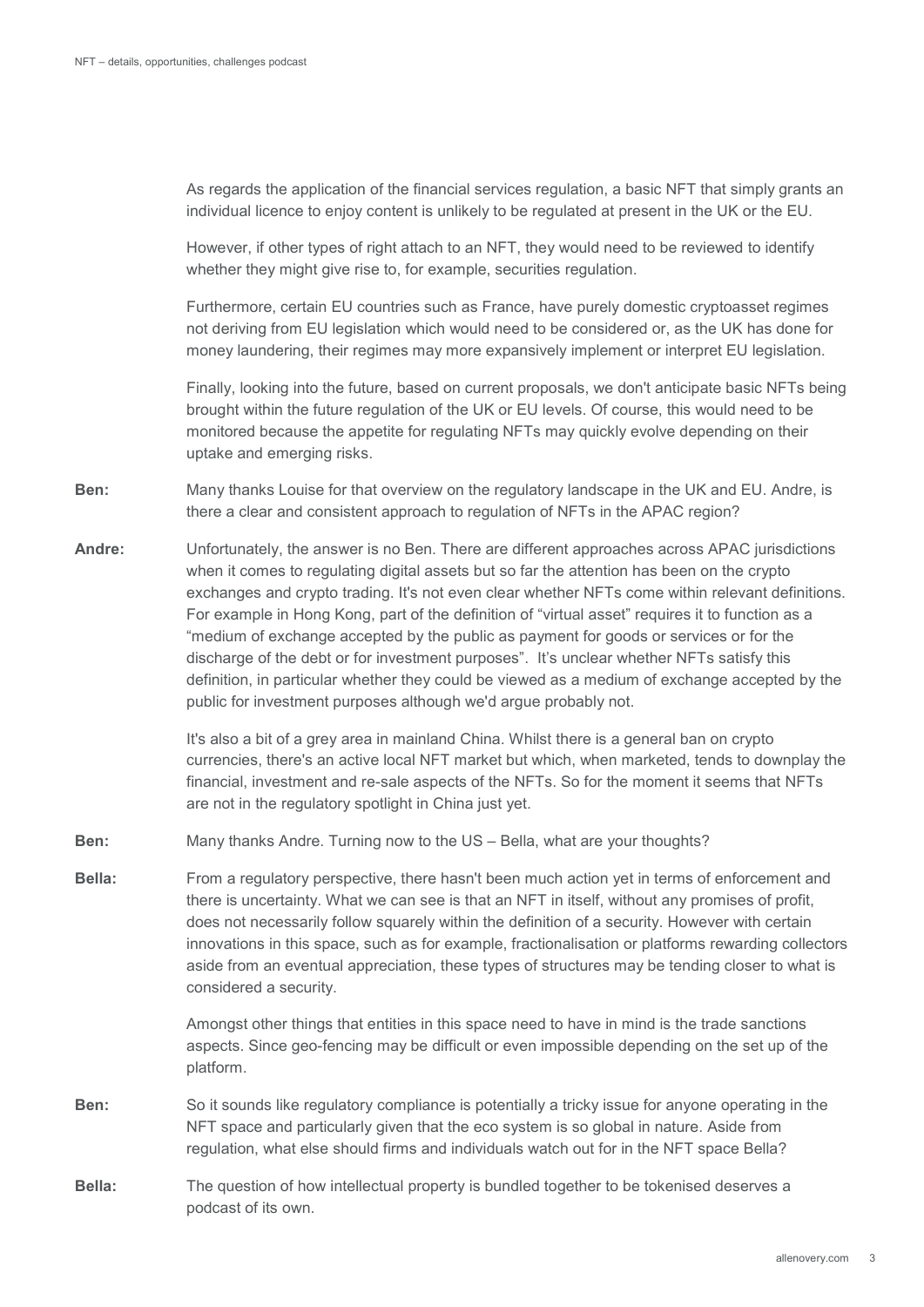If someone is buying from a major platform, an IP license will often be found in the terms of service of the platform, conveying for example a limited right to the buyer to display the NFT content on their social media and to be able to sell the token on a marketplace. Many projects in the space also utilize creative commons licenses, and at times creation of derivative works is directly encouraged.

What is important for the creators of NFTs to have in mind is that a creative commons license does not confer these rights only to the token holder, it allows anyone to use and redistribute the content as long as they follow the license.

We are also seeing NFT-specific open source licenses growing in popularity in the space, such as the NIFTY license, which conveys limited IP rights to the token holder, such as being able to commercialize the content of the NFT up to \$100,000.

With the rise in popularity of on-chain generative art, meaning that the art is generated from code on the blockchain, we will likely also see licenses that distinguish between the underlying code and the artwork itself in the future.

In the NFT space there is also an increasing trend of decentralization, meaning that artists and brands are, with the help of different blockchain services, deploying their own smart contracts. What is important to keep in mind for these players is that they need associated terms with the sale of the tokens, the smart contract not being sufficient in and of itself.

Additionally, depending on the type of content associated with the NFT, it can get more complex. For example, if I'm a music producer wanting to issue an NFT of a performance, I might need to engage with the artist's image, whoever produced the cover art, and of course the holder of the publishing rights and license to the music and its distribution, all of which might be held by different people and subject to existing prior contracts. And that's before we even consider how to collect royalties in the blockchain context! Are you seeing anything similar in the UK Louise?

**Louise:** Thanks, Bella. From a European perspective, that's part of an often broader uncertainty as to what rights attach to an NFT. There's little uniformity today, NFTs seem sometimes to create licences to IP, but sales frequently come as ownership without being clear as to what the token holder is in fact getting and whether the issuer is even entitled to give this. The nature of an NFT is important for buyers to understand and also for platforms and exchanges to consider.

> These structuring points can also potentially have an impact on whether NFTs fall within financial services regulation. Following on from this theme, I think Andre was going to touch on fractionalisation.

- **Andre:** Thanks Louise. Yes fractionalisation is the process of taking an NFT, which can't be split into smaller pieces, and sending it to a private key address called a smart contract which you've preprogrammed to issue a number of fungible tokens that give the holder a right to a portion of their NFT, locked in the smart contract. You've essentially securitised an NFT and the process has a lot of parallels with creating units in a collective investment scheme.
- **Ben:** Thank you. This has been a helpful overview of NFTs and some of the big issues they raise. To conclude, it sounds like the NFT space is dynamic and potentially presents a number of